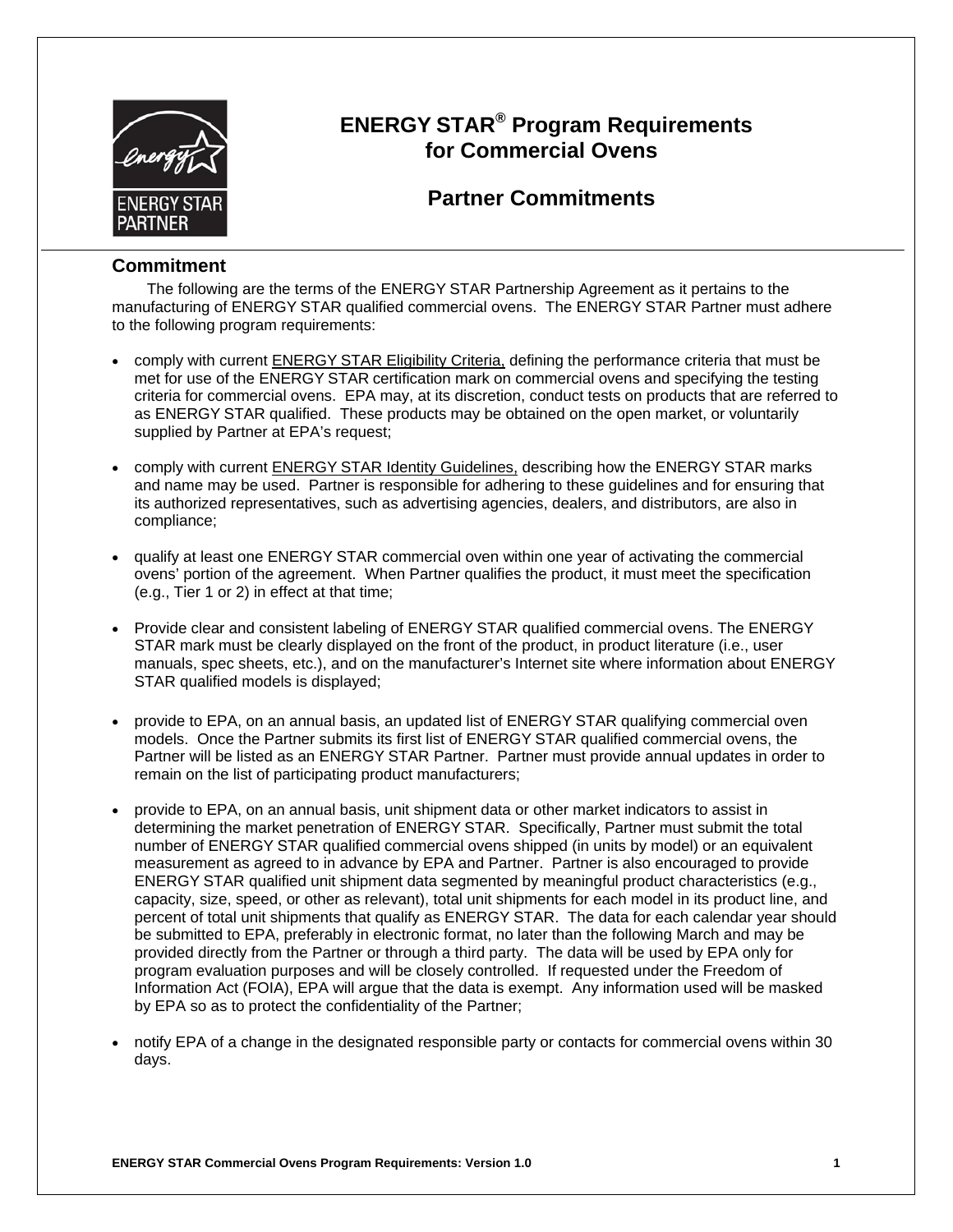#### **Performance for Special Distinction**

In order to receive additional recognition and/or support from EPA for its efforts within the Partnership, the ENERGY STAR Partner may consider the following voluntary measures and should keep EPA informed on the progress of these efforts:

- consider energy efficiency improvements in company facilities and pursue the ENERGY STAR mark for buildings;
- purchase ENERGY STAR qualified products. Revise the company purchasing or procurement specifications to include ENERGY STAR. Provide procurement officials' contact information to EPA for periodic updates and coordination. Circulate general ENERGY STAR qualified product information to employees for use when purchasing products for their homes;
- ensure the power management feature is enabled on all ENERGY STAR qualified monitors in use in company facilities, particularly upon installation and after service is performed;
- provide general information about the ENERGY STAR program to employees whose jobs are relevant to the development, marketing, sales, and service of current ENERGY STAR qualified product models;
- feature the ENERGY STAR mark(s) on Partner Web site and in other promotional materials. If information concerning ENERGY STAR is provided on the Partner Web site as specified by the ENERGY STAR Web Linking Policy (this document can be found in the Partner Resources section on the ENERGY STAR Web site at www.energystar.gov), EPA may provide links where appropriate to the Partner Web site;
- provide a simple plan to EPA outlining specific measures Partner plans to undertake beyond the program requirements listed above. By doing so, EPA may be able to coordinate, communicate, and/or promote Partner's activities, provide an EPA representative, or include news about the event in the ENERGY STAR newsletter, on the ENERGY STAR Web pages, etc. The plan may be as simple as providing a list of planned activities or planned milestones that Partner would like EPA to be aware of. For example, activities may include: (1) increase the availability of ENERGY STAR labeled products by converting the entire product line within two years to meet ENERGY STAR guidelines; (2) demonstrate the economic and environmental benefits of energy efficiency through special in-store displays twice a year; (3) provide information to users (via the Web site and user's manual) about energy-saving features and operating characteristics of ENERGY STAR qualified products, and (4) build awareness of the ENERGY STAR Partnership and brand identity by collaborating with EPA on one print advertorial and one live press event;
- provide quarterly, written updates to EPA as to the efforts undertaken by Partner to increase availability of ENERGY STAR qualified products, and to promote awareness of ENERGY STAR and its message.
- join EPA's SmartWay Transport Partnership to improve the environmental performance of the company's shipping operations. SmartWay Transport works with freight carriers, shippers, and other stakeholders in the goods movement industry to reduce fuel consumption, greenhouse gases, and air pollution. For more information on SmartWay, visit www.epa.gov/smartway.
- join EPA's Climate Leaders Partnership to inventory and reduce greenhouse gas emissions. Through participation companies create a credible record of their accomplishments and receive EPA recognition as corporate environmental leaders. For more information on Climate Leaders, visit www.epa.gov/climateleaders.
- join EPA's Green Power partnership. EPA's Green Power Partnership encourages organizations to buy green power as a way to reduce the environmental impacts associated with traditional fossil fuel-based electricity use. The partnership includes a diverse set of organizations including Fortune 500 companies, small and medium businesses, government institutions as well as a growing number of colleges and universities, visit http://www.epa.gov/grnpower.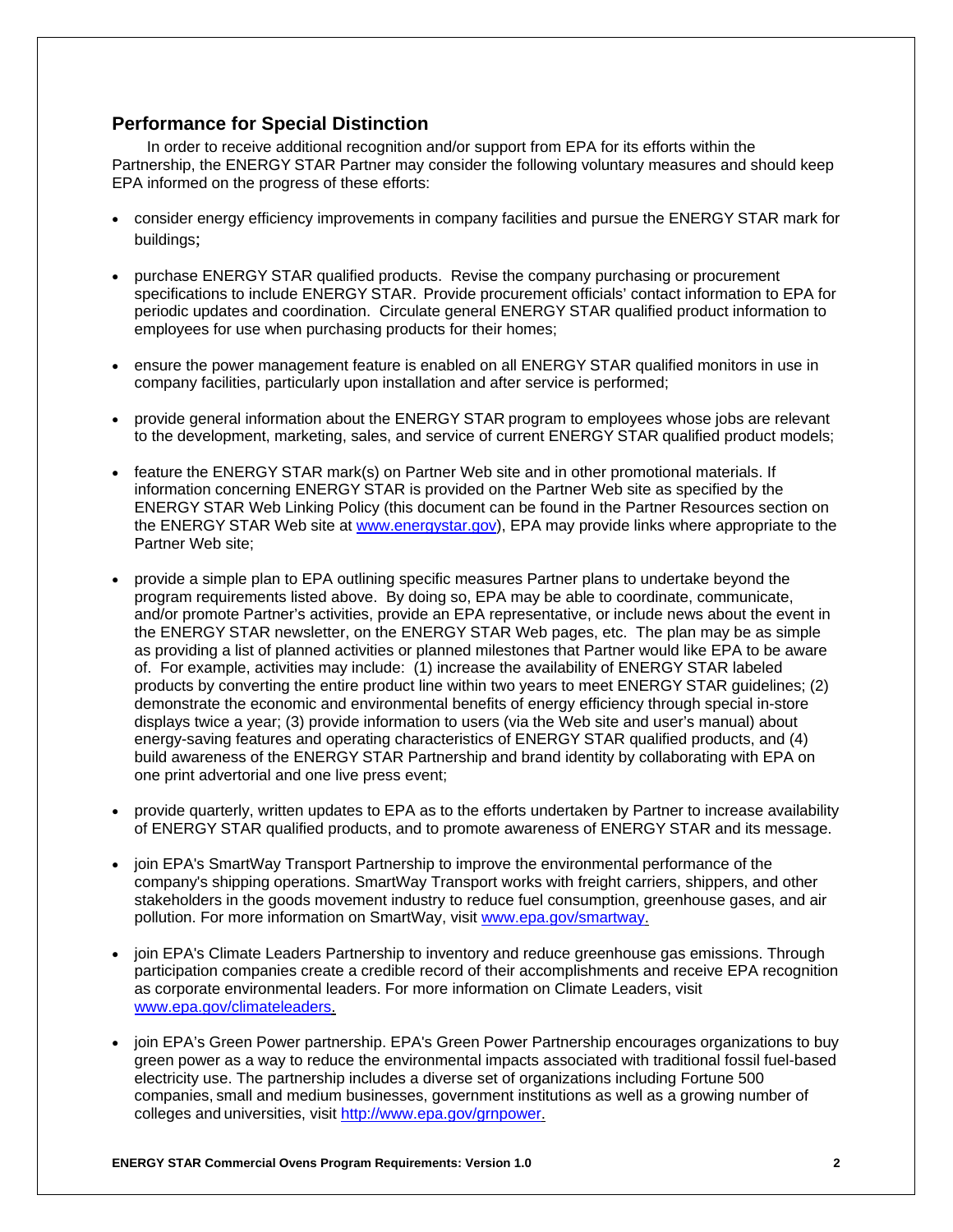

# **ENERGY STAR® Program Requirements for Commercial Ovens**

## **Eligibility Criteria**

Below is the Version 1.0 product specification for ENERGY STAR qualified commercial ovens. A product must meet all of the identified criteria if it is to earn the ENERGY STAR.

- **1) Definitions:** Below are the definitions of the relevant terms in this document.
	- A. Commercial Oven: A chamber designed for heating, roasting, or baking food by conduction,  $\overline{\text{convection}}$ , radiation, and/or electromagnetic energy<sup>1</sup>.

#### **Oven Types**

- B. Combination Oven: An oven that combines the function of hot air convection (oven mode) and saturated/superheated steam heating (steam mode), or both (combi mode), to perform steaming, baking, roasting, rethermalizing, and proofing of various food products. Also referred to as a combination oven/steamer, combi or combo.
- C. Convection Oven: A general-purpose oven that cooks food by forcing hot dry air over the surface of the food product. The rapidly moving hot air strips away the layer of cooler air next to the food and enables the food to absorb the heat energy. For the purposes of this specification, convection ovens do not include ovens that have the ability to heat the cooking cavity with saturated or superheated steam. Maximum water consumption within the oven cavity must not exceed 0.25 gallons/hour. Ovens that include a *hold feature* are eligible under this specification as long as convection is the only method used to fully cook the food.
	- Full-Size Convection Oven: A convection oven that is able to accept a minimum of five standard full-size sheet pans measuring 18 x 26 x 1-inch.
	- Half-Size Convection Oven: A convection oven that is able to accept a minimum of five sheet pans measuring 18 x 13 x 1-inch.
- D. Conventional or Standard Oven: An oven that cooks food primarily using the naturally occurring hot air currents to transfer heat over the surface of the food product without the use of a fan or blower*.* The burner or elements heat the air within the oven cavity as well as the cavity walls, causing currents of hot air that transfer heat to the surface of the food. The hot air's buoyancy carries it upward through cooler air, which then slowly sinks to the bottom of the oven as it cools off.
- E. Conveyor Oven*:* An oven designed to carry food product on a moving belt into and through a heated chamber.
- F. Slow Cook-and-Hold Oven: An oven designed specifically for low-temperature (e.g., less than 300°F) cooking, followed by a holding period at a specified temperature.
- G. Deck Oven. An oven that cooks food product directly on the floor of a heated chamber. The bottom of each compartment is called a deck and heat is typically supplied by burners or elements located beneath the deck. The oven ceiling, floor, and walls are designed to absorb heat quickly and radiate that heat back slowly and evenly.

 $\overline{a}$ 

**ENERGY STAR Commercial Ovens Program Requirements: Version 1.0 3** 

<sup>1</sup> NSF 170-2005, *Glossary of food equipment terminology*.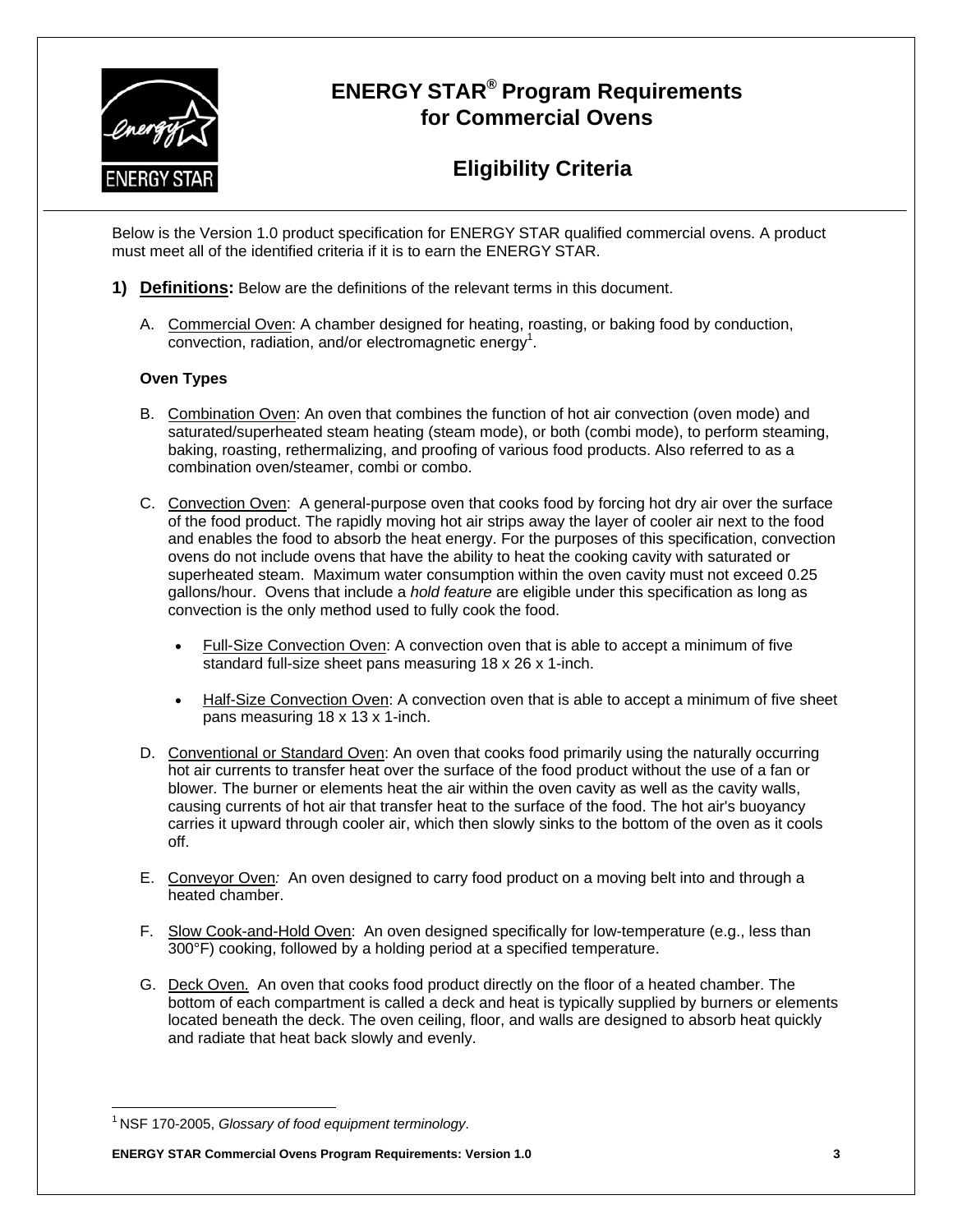- H. Mini-Rack Oven: A rack oven that has the ability to produce steam internally and includes an internal rotating rack where pans are manually pushed into the racks. Mini-rack ovens typically hold 5 – 8 full-size sheet pans.
- I. Rack (Roll-In) Oven*:* A high-capacity oven, with the ability to produce steam internally and fitted with a motor-driven mechanism for rotating multiple pans fitted into one or more pan racks within the cavity.
	- Single Rack Oven: A rack oven that is able to hold one full rack of sheet pans of product at a time, based on nominal 4-inch spacing between pans.
	- Double Rack Oven: A rack oven that is able to hold two single racks or one double-width rack, based on nominal 4-inch spacing between pans.
- J. Range Oven: An oven base for a commercial range top (i.e., burners, electric elements or hobs). Range ovens may use either standard or convection technologies to cook food.
- K. Rapid Cook Oven: An oven that utilizes one or more non-traditional heat transfer technologies to cook food product significantly faster than would be possible using conventional (e.g., convection, conduction, radiant) heat transfer technologies. Heat transfer technologies that may be employed include microwave, quartz halogen and high-velocity or impingement convection.
- L. Rotisserie Oven: An oven fitted with a mechanism to move or turn food past a fixed heat source while the food is slowly being cooked on all sides.

#### **Energy Efficiency Measures**

- M. Cooking Energy Efficiency: The ratio of energy absorbed by the food product to the total energy supplied to the oven during cooking.
- N. Idle Rate: The rate of oven energy consumption while it is maintaining or holding at a stabilized operating condition or temperature. Also called standby energy rate.
- **2) Qualifying Products:** Only commercial full-size gas and half- and full-size electric convection ovens, as defined in Section 1C above, are eligible for ENERGY STAR qualification under this Version 1.0 specification. EPA may consider covering additional commercial oven types, as defined in Section 1, in future versions of this document. **Note:** Hybrid ovens, such as those incorporating steam and/or microwave settings in addition to convection, are excluded from this specification.

Ovens qualifying under this specification must be third-party certified to NSF/ANSI Standard 4, *Commercial Cooking, Rethermalization and Powered Hot Food Holding and Transport Equipment.* 

**Note:** This specification is intended for commercial food-grade ovens. Ovens designed for residential or laboratory applications cannot qualify for ENERGY STAR.

**3) Efficiency Requirements for Qualifying Products:** Commercial ovens must meet all of the requirements provided below to qualify as ENERGY STAR.

| Table 1: Energy Efficiency Requirements for Convection Ovens |                |
|--------------------------------------------------------------|----------------|
| Gas                                                          |                |
| <b>Full-Size</b>                                             |                |
| Cooking Energy Efficiency*                                   | >44%           |
| <b>Idle Energy Rate</b>                                      | < 13,000 Btu/h |
| <b>Electric</b>                                              |                |
| <b>Half-Size</b>                                             |                |
| Cooking Energy Efficiency*                                   | >70%           |
| <b>Idle Energy Rate</b>                                      | $< 1.0$ kW     |